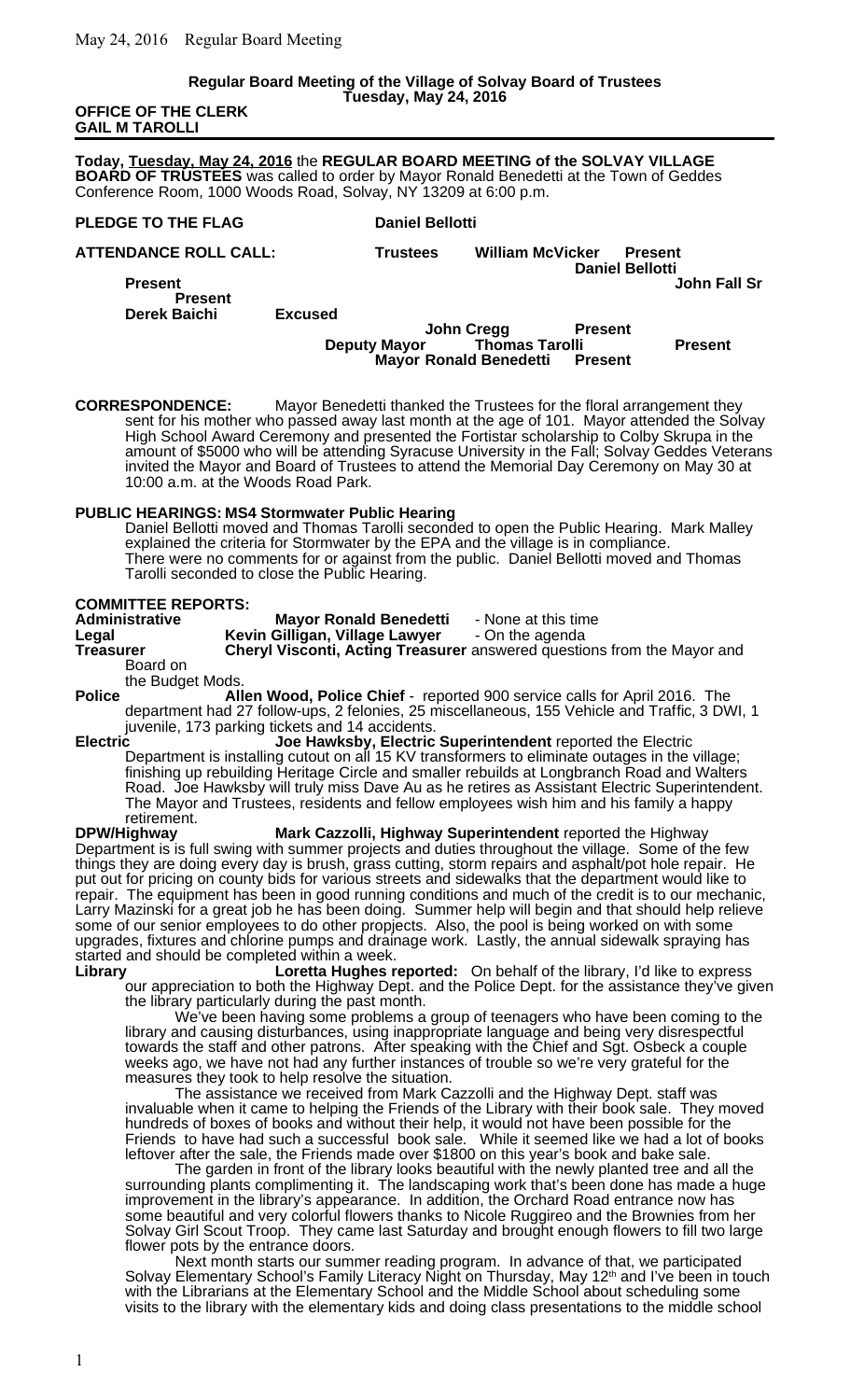grades to promote the library and our summer reading program. This year's state-wide theme is called "On Your Mark, Get Set….Read!" It's all about getting kids to keep reading and learning throughout the summer by exploring books and activities related to sports, games and movement. Our program runs from the end of June through the middle of August. We've got a lot of events and activities planned throughout the summer so I hope we'll see a lot of kids participate in the reading program and using the library.

This month we started our new chess club. It meets the first and third Tuesday of the month at 6 pm. If you know of anyone who likes chess and would be interested in playing the game with some new opponents, please spread the word about the library's chess club. It's free and we have ten new chess sets which were purchased for us by the Friends of the Library.

The search for a full time library director is now underway. The position has been posted we've started receiving resumes so hopefully the search will result in us finding a qualified candidate in the near future.

Lastly, the Library will be open regular hours on Saturday and Sunday and closed on Monday for the Memorial Day holiday.

**Codes Thomas Tarolli** reported that Code Officers Pete Albrigo and Anthony Alberti should be commended for their inspections and reducing multi-family apartments to two or three family apartments. Also, they are cleaning up the forty or so vacant building in the village and there are more cars parking illegally on sidewalks and televisions are being left which is a code violation. There will be no Codes Committee meeting until September. **Stormwater None at this time**

## **RESOLUTIONS:**

1. Authorization from the Board of Trustees to approve the minutes from the April 26, 2016 Regular Board

Meeting and the Reading of the Minutes be herewith dispensed. **MOTION: Daniel Bellotti SECOND: John Fall Sr AYES: 6 NAYES: 0 MOTION CARRIED**

2. Authorization from the Board of Trustees to pay C&S Engineers \$11,352.50 for services rendered from

04/01/16 through 04/30/16. (Invoices: 0158636, 0158637, 0158638, 0158639, 0158640, 0158641, 0158642) Total with reimbursements: \$1,282.50 Invoice No. 0158637 – Project No. 114.210.002 – DASNY Grant Invoice No. 0158638 – Project No. 114.213.001 – I/I Reduction Grant Invoice No. 0158639 – Project No. 114.214.001 – Senator DeFrancisco Grant Invoice No. 0158640 – Project No. 114.215.001 – Onondaga County Community Development Grant Invoice No. 0158642 – Project No. 114.217.001 – USDARD Funding Application – Montrose Avenue Save The Rain<br>**MOTION: MOTION: Daniel Bellotti SECOND: John Fall Sr AYES: 6 NAYES: 0 MOTION CARRIED**

3. Authorization from the Board of Trustees to pay Costello, Cooney & Fearon, PLLC \$\$11,362.50 for

services rendered for the month of April, 2016. (\$43.75 reimbursed from grant; \$70.00 reimbursed by applicant; \$262.50 reimbursed by applicant; \$875 reimbursed by applicant; \$463.75 reimbursed by Fibertech) Total amount the village pays \$9647.50<br>MOTION: John Fall Sr **MOTION: John Fall Sr SECOND: Daniel Bellotti AYES: 6 NAYES: 0 MOTION CARRIED**

**(as**

**Newly**

4. Authorization from the Board of Trustees to approve the Budget Modifications:

## **Village of Solvay General Fund**

**Schedule of Proposed Budget Modifications**

**For Approval at the May 2016 Regular Board Meeting**

|                                   |                                   | modified)<br><b>Proposed</b>    |                   | <b>Modified</b><br><b>Budget</b> |  |
|-----------------------------------|-----------------------------------|---------------------------------|-------------------|----------------------------------|--|
| <b>Account</b><br><b>Revenues</b> | <b>Title</b>                      | <b>Current</b><br><b>Budget</b> | <b>Budget Mod</b> | Amount                           |  |
| 410900 A                          | Interest & Penalties on Tax       | 19,000                          | (983)             | 18,017                           |  |
| 415600 A                          | <b>Safety Inspection Fees</b>     | 8,750                           | 450               | 9,300                            |  |
| 415610 A                          | <b>Safery Registration Fees</b>   | 5,750                           | 550               | 6,300                            |  |
| 415890 A                          | Other Public Safety Income        | 200                             | 6,000             | 6,200                            |  |
| 424500 A                          | <b>CATV Commissions</b>           | 100,000                         | 9,200             | 109,200                          |  |
| 425550 A                          | <b>Permits</b>                    | 30,700                          | 1,500             | 32,200                           |  |
| 426100 A                          | <b>Fines &amp; Forfeited Bail</b> | 85,000                          | 20,000            | 105,000                          |  |
| 426550 A                          | Misc. Sales - Other               | 5,000                           | (4,500)           | 500                              |  |
| 426800 A                          | <b>Insurance Recoveries</b>       | 18,600                          | 2,360             | 20,960                           |  |
| 427700 A                          | <b>Other Authorized Revenues</b>  | 500                             | (500)             | 0                                |  |
|                                   | <b>Total</b>                      | 273,500                         | 34,077            | 307,677                          |  |

**Expenses**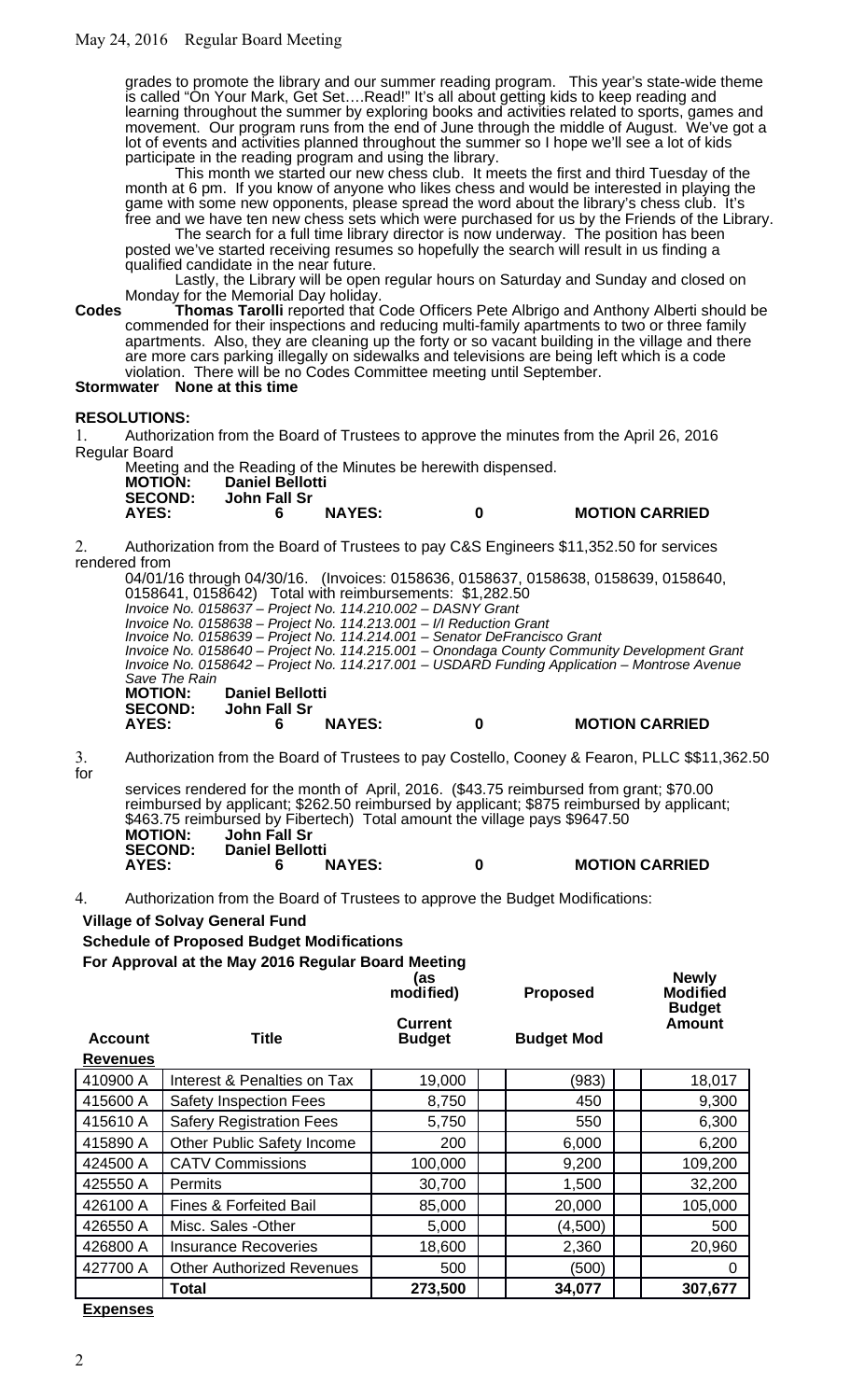| 510104 A  | Trustee - Other                                                                                                                              | 425      | 200       | 625     |  |  |
|-----------|----------------------------------------------------------------------------------------------------------------------------------------------|----------|-----------|---------|--|--|
| 513254 A  | Treasurer - Other                                                                                                                            | 16,000   | 1,000     | 17,000  |  |  |
| 514304 A  | Personnel - Other                                                                                                                            | 13,000   | 2,000     | 15,000  |  |  |
| 514504 A  | Election - Other                                                                                                                             | 0        | 200       | 200     |  |  |
| 516203 A  | <b>Building - Capital Outlay</b>                                                                                                             | $\Omega$ | 680       | 680     |  |  |
| 5312.01A  | Police Other - Vehicle<br>Repair                                                                                                             | 10,500   | 3,000     | 13,500  |  |  |
| 5312.06 A | Police Other - Radio                                                                                                                         | 3,124    | (1,500)   | 1,624   |  |  |
| 5312.07A  | Police Other - Ammo                                                                                                                          | 2,000    | 100       | 2,100   |  |  |
| 5312.14A  | Police Other - Training                                                                                                                      | 4,500    | 750       | 5,250   |  |  |
| 5312.15A  | <b>Police Other - Office</b><br><b>Supplies</b>                                                                                              | 2,000    | 250       | 2,250   |  |  |
| 536504 A  | <b>Demolition Unsafe Buildings</b>                                                                                                           | $\Omega$ | 52,000    | 52,000  |  |  |
| 551102 A  | Street Maintenance - Equip                                                                                                                   | $\Omega$ | 1,500     | 1,500   |  |  |
| 571204 A  | Pool - Other                                                                                                                                 | 10,981   | 5,000     | 15,981  |  |  |
| 590108 A  | <b>NYS Employee Retirement</b>                                                                                                               | 240,000  | (106,000) | 134,000 |  |  |
| 590158 A  | <b>NYS Police Retirement</b>                                                                                                                 | 242,987  | (39,000)  | 203,987 |  |  |
| 590508 A  | <b>NYS Unemployment</b>                                                                                                                      | 2,800    | 200       | 3,000   |  |  |
| 519904 A  | <b>General Contingent Account</b>                                                                                                            | 28,280   | 45,543    | 73,823  |  |  |
|           |                                                                                                                                              |          |           |         |  |  |
|           | <b>Total</b>                                                                                                                                 | 576,597  | (34, 077) | 542,520 |  |  |
|           | <b>MOTION:</b><br><b>John Cregg</b><br><b>Daniel Bellotti</b><br><b>SECOND:</b><br><b>NAYES:</b><br><b>MOTION CARRIED</b><br>AYES:<br>6<br>0 |          |           |         |  |  |

5. Authorization from the Board of Trustees to approve

**WHEREAS**, the property described by the following tax map number(s) and located at the following address(s) is/are in the Village of Solvay, is/are owned by the following owner(s); and

**WHEREAS**, as the aforesaid property owner(s) allows the property to accumulate high weeds, brush, grass, trash, debris, or other matter, in a manner that is unhealthy, hazardous, or dangerous and in violation of Chapter 56; and

**WHEREAS**, the owner(s) was notified by certified mail and/or posted on site and a follow up revealed the violation still exists

**NOW**, be it resolved that the Village of Solvay Board shall authorize the property to be cut, trimmed, and removed by the Village Representatives, and all actual costs of work or services rendered at the direction of the Village Board, shall be assessed and collected in the same manner and time as the taxes levied on the premises.<br>**STREET ADDRESS TAX MAP** MAME OF OWNER

**STREET ADDRESS TAX MAP** 210/212 Lamont Ave 010.-05-11.0 Sean Stamper 321 Second Street<br>MOTION: Daniel Bello **Daniel Bellotti SECOND: Thomas Tarolli**

# **AYES: 6 NAYES: 0 MOTION CARRIED**

6. Authorization from the Board of Trustees to hire John Kurtz provisionally as the Assistant **Electric** 

Superintendent with a starting a yearly salary of \$65,000 with an additional \$4,000 stipend health care benefit with a starting date of June 5, 2016.

| <b>MOTION:</b><br><b>SECOND:</b> | John Fall Sr<br><b>Daniel Bellotti</b> |   |                       |
|----------------------------------|----------------------------------------|---|-----------------------|
| AYES:                            | <b>NAYES:</b>                          | 0 | <b>MOTION CARRIED</b> |

7. Authorization from the Board of Trustees to pay all non union employees a 2% raise with the exception

of Highway Superintendent, Assistant Electric Superintendent, library pages, court clerks, part time police officers, elected and appointed officials, and police chief effective June 1, 2016.<br>MOTION: William McVicker **MOTION: William McVicker SECOND: Daniel Bellotti AYES: 6 NAYES: 0 MOTION CARRIED**

Authorization from the Board of Trustees to pay Police Chief, Allen Wood an increase pay of \$5,000

|                | yearly effective June 1, 2016. |   |
|----------------|--------------------------------|---|
| <b>MOTION:</b> | John Fall Sr                   |   |
| <b>SECOND:</b> | <b>Thomas Tarolli</b>          |   |
| AYES:          | <b>NAYES:</b>                  | 0 |

**AYES: 6 NAYES: 0 MOTION CARRIED**

9. Authorization from the Board of Trustees to pay Judge Anthony Noce a yearly salary of \$8,000 effective June 1, 2016.<br>**MOTION:** Daniel I **MOTION: Daniel Bellotti SECOND: William McVicker ASSEMBLEM ANATION CARRIED**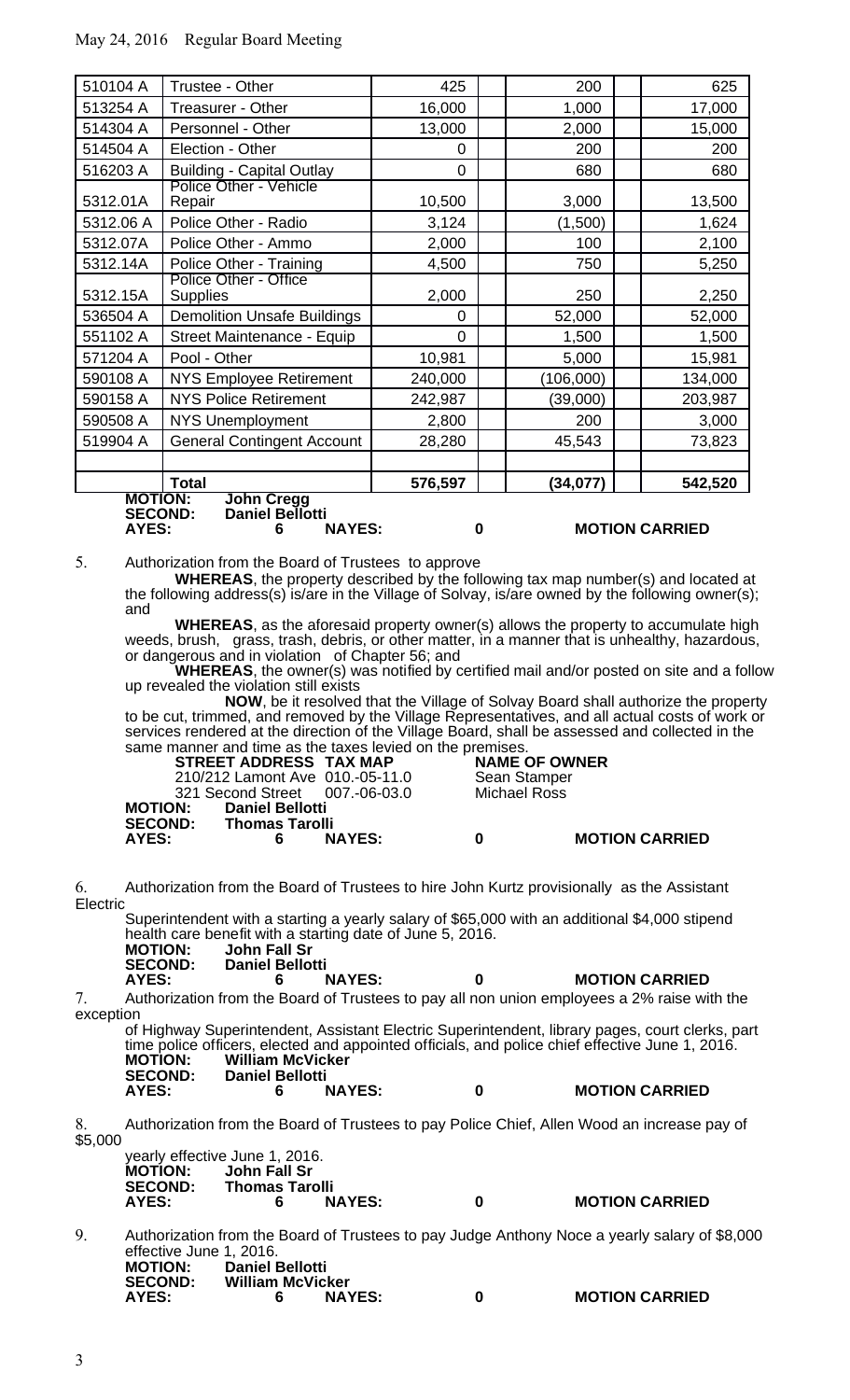10. Authorization from the Board of Trustees to pay Karen Frateschi, part time Court Clerk \$15.25 per hour

| effective June 1, 2016. |                         |               |   |                       |
|-------------------------|-------------------------|---------------|---|-----------------------|
| <b>MOTION:</b>          | <b>William McVicker</b> |               |   |                       |
| <b>SECOND:</b>          | <b>Daniel Bellotti</b>  |               |   |                       |
| AYES:                   | 6                       | <b>NAYES:</b> | 0 | <b>MOTION CARRIED</b> |
|                         |                         |               |   |                       |

11. Authorization from the Board of Trustees to pay Mary Falcone, Court Clerk \$16.00 per hour effective

|  | . |  |             |
|--|---|--|-------------|
|  |   |  | June 1, 201 |

| June 1, 2016.  |                        |               |   |                       |
|----------------|------------------------|---------------|---|-----------------------|
| <b>MOTION:</b> | <b>Daniel Bellotti</b> |               |   |                       |
| <b>SECOND:</b> | John Fall Sr           |               |   |                       |
| AYES:          |                        | <b>NAYES:</b> | 0 | <b>MOTION CARRIED</b> |

12. Authorization from the Board of Trustees to approve to hire seven (7) summer laborers for the highway department at a rate of \$9.00 per hour (minimum wage). (Paul Hoffman, Jason Albrigo, Emanuele Falcone III, Devin Lumb, Colin McVey, Ashleigh Nicolini, Kevin Karleski)

| <b>MOTION:</b> | John Cregg            |               |   |                       |
|----------------|-----------------------|---------------|---|-----------------------|
| <b>SECOND:</b> | <b>Thomas Tarolli</b> |               |   |                       |
| AYES:          |                       | <b>NAYES:</b> | 0 | <b>MOTION CARRIED</b> |

13. Authorization from the Board of Trustees to approve to hire eleven (11) lifeguards/bathhouse help for

the summer of 2016.

Allison McVey, Head Lifeguard at a rate of \$11.25 per hour; Patrick Visconti, Asst Head Lifeguard at a rate of \$10.25 per hour; Emily Green, Marina Grabda at a rate of \$9.50 per hour, Stephanie Campagna, Tristram Forster, and Nicholas Visconti at a rate of \$9.25 per hour and Hanna Elmer, Madeline Lowry, Kaitlyn Dunning, Shannon Calahan at a rate of \$9.00 per hour.

| <b>MOTION:</b><br><b>SECOND:</b> | <b>Thomas Tarolli</b><br><b>William McVicker</b> |               |   |                       |
|----------------------------------|--------------------------------------------------|---------------|---|-----------------------|
| AYES:                            |                                                  | <b>NAYES:</b> | 0 | <b>MOTION CARRIED</b> |
| <b>PETITIONS:</b>                | <b>None</b>                                      |               |   |                       |

\*\*\*\*\*\*\*\*\*\*\*\*\*\*\*\*\*\*\*\*\*\*\*\*\*\*\*\*\*\*\*\*\*\*\*\*\*\*\*\*\*\*\*\*\*\*\*\*\*\*\*\*\*\*\*\*\*\*\*\*\*\*\*\*\*\*\*\*\*\*\*\*\*\*\*\*\*\*\*\*\*\*\*\*\*\*\*\*\*

Resolved that this Board of Trustees move into Executive Session to discuss a personnel matter with respect to a particular employee and real estate at 6:48 p.m.

| <b>MOTION:</b><br><b>SECOND:</b> | <b>Daniel Bellotti</b><br>John Fall Sr |   |                       |
|----------------------------------|----------------------------------------|---|-----------------------|
| AYES:                            | <b>NAYES:</b>                          | 0 | <b>MOTION CARRIED</b> |

Resolved that the Executive Session be closed and that this Board return to the regular meeting at 8:23 p.m.

| <b>MOTION:</b><br><b>SECOND:</b> | John Cregg<br>Daniel Bellotti |   |                       |
|----------------------------------|-------------------------------|---|-----------------------|
| AYES:                            | <b>NAYES:</b>                 | 0 | <b>MOTION CARRIED</b> |

\*\*\*\*\*\*\*\*\*\*\*\*\*\*\*\*\*\*\*\*\*\*\*\*\*\*\*\*\*\*\*\*\*\*\*\*\*\*\*\*\*\*\*\*\*\*\*\*\*\*\*\*\*\*\*\*\*\*\*\*\*\*\*\*\*\*\*\*\*\*\*\*\*\*\*\*\*\*\*\*\*\*\*\*\*\*\*\*

14. Approving the Telecommunications Right of Way and License Agreement, dated May 24, 2016 between

the Village of Solvay and Fibertech Facilities Corp. relating to Fibertech's occupancy of approximately 149 lineal feet of Village Right of Way and authorizing the Mayor to sign said Agreement on behalf of the Village.

| <b>MOTION:</b> | <b>Daniel Bellotti</b> |   |                       |
|----------------|------------------------|---|-----------------------|
| <b>SECOND:</b> | John Fall Sr           |   |                       |
| AYES:          | <b>NAYES:</b>          | 0 | <b>MOTION CARRIED</b> |

#### **15. RELINQUISHING RIGHT OF REENTRY**

The following resolution was moved by Trustee Cregg and seconded by Trustee Tarolli, to wit: **WHEREAS**, the Village of Solvay ("Village") abandoned to St. Cecilia's Church ("St. Cecilia's") a certain paper street which would have been the 200 block of Stanton Avenue from Third to Fourth Street and being in between Block No. 10 and Block No. 11 of the Solvay Park Addition, according to a map made by William Bishop, dated February 17, 1913 and filed in the Onondaga County Clerk's Office on March 11, 1913 as Map No. 1432 and as replicated by Map No. 1432A, which Map No. 1432A was created to replace Map No. 1432 due to irreparable damage to Map No. 1432 (owner of adjacent property by deed recorded in the Onondaga County Clerk's Office on April 17, 1934 at Book 746 at page 195) ("the proposed 200 block of Stanton Avenue") by resolution approved at a meeting of the Village Board of Trustees on January 12, 1954;

WHEREAS, at that time the Village reserved a right to re-enter and cut out the proposed 200 block of Stanton Avenue Extension in the event that parcel was conveyed and used for other than religious purposes;

**WHEREAS**, St. Cecilia's has requested that the Village relinquish its right to re-enter and cut out the proposed 200 block of Stanton Avenue as herein described;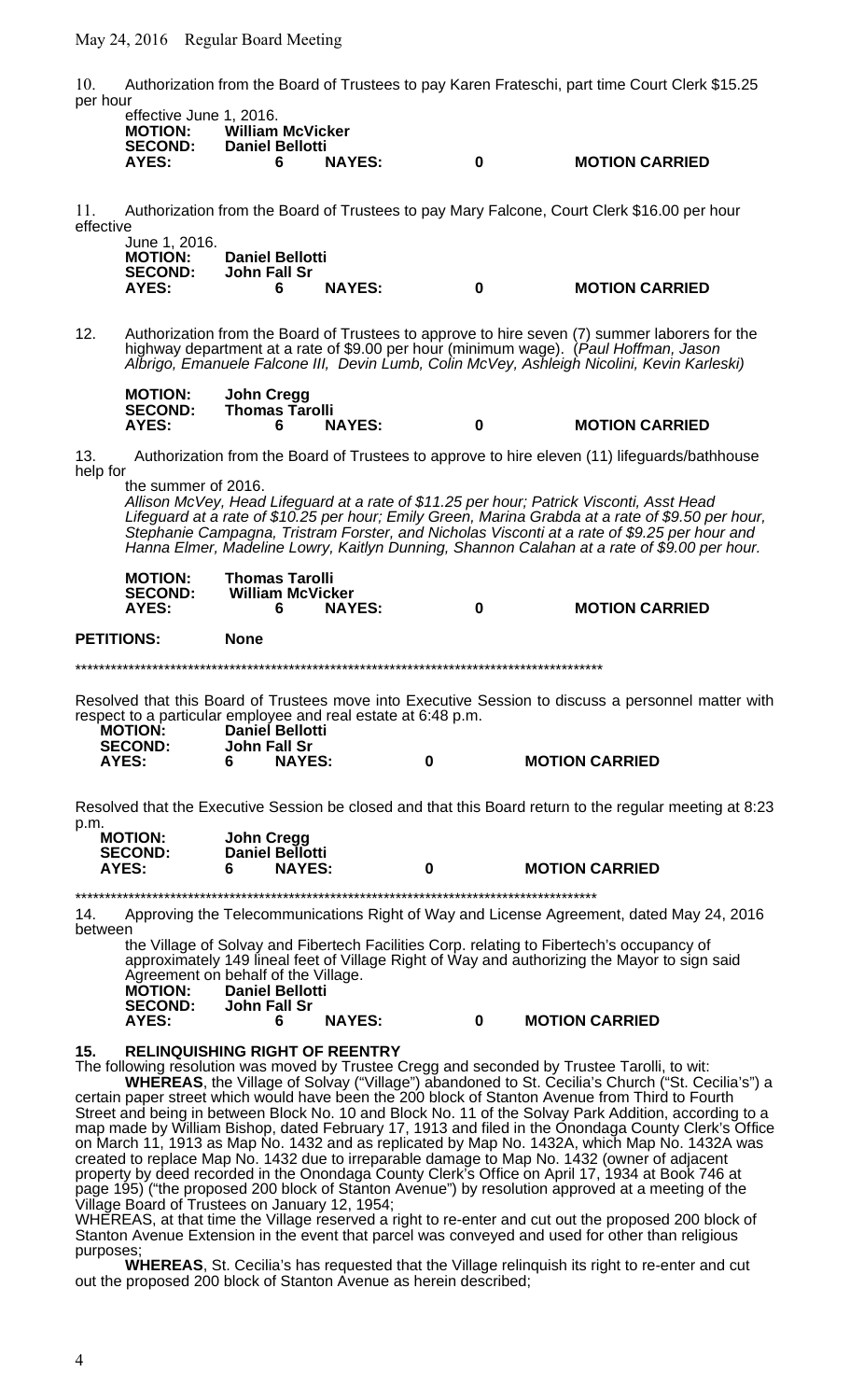**WHEREAS**, St. Cecilia's presented to the Village an appraisal report prepared by Harlan La Vine Real Estate, Inc. dated March 24, 2016 valuing the right to re-enter and cut out the proposed 200 block of Stanton Avenue as herein described AT \$500.00; and

**WHEREAS**, the Village is willing to relinquish its right to re-enter and cut out the proposed 200 block of Stanton Avenue as there is an existing fifty-five (55) year old structure constructed on this parcel of property, it has been used for more than a decade by BOCES, the Solvay School District, and St. Cecilia's Food Bank and said abandoned street is not needed by the Village.

**NOW, THEREFORE,** 

**BE IT RESOLVED AND DETERMINED**, that in exchange for payment of \$500.00 to the Village, the Board of Trustees does hereby relinquish the Village's right to re-enter and cut out the proposed 200 block of Stanton Avenue as herein described; and it is further

**RESOLVED**, that this Board of Trustees hereby grants the Mayor the authority to execute any affidavits or other documents necessary to give full force and effect to this resolutions.

The question of the foregoing Resolution was duly put to a vote and, upon roll call, the vote was as follows:

| <b>William McVicker</b>                                 | <b>Trustee</b> | Voted | Yes     |
|---------------------------------------------------------|----------------|-------|---------|
| Derek Baichi                                            | <b>Trustee</b> | Voted | Excused |
| John Cregg                                              | Trustee        | Voted | Yes     |
| John Fall, Sr.                                          | Trustee        | Voted | Yes     |
| Daniel Bellotti                                         | <b>Trustee</b> | Voted | Yes     |
| <b>Thomas Tarolli</b>                                   | Trustee        | Voted | Yes     |
| <b>Ronald Benedetti</b>                                 | Mayor          | Voted | Yes     |
| hetanbe vlub berelaeb good and the product of the paint |                |       |         |

tion was thereupon declared duly adopted. The foregoing Resolut<br>Dated: May 24, 2016

**16.** Authorization from the Board of Trustees to promote Sgt. Derek Osbeck provisionally to Lieutenant effective June 1. 2016.

| <b>MOTION:</b>          | <b>John Cregg</b>   |              |                  |
|-------------------------|---------------------|--------------|------------------|
| <b>SECOND:</b>          | Daniel Bellotti     |              |                  |
| <b>William McVicker</b> | <b>Trustee</b>      | <b>Voted</b> | Yes              |
| <b>Daniel Bellotti</b>  | <b>Trustee</b>      | <b>Voted</b> | Yes              |
| <b>John Fall Sr</b>     | <b>Trustee</b>      | <b>Voted</b> | No               |
| <b>Derek Baichi</b>     | <b>Trustee</b>      | <b>Voted</b> | <b>Excused</b>   |
| <b>John Cregg</b>       | <b>Trustee</b>      | <b>Voted</b> | Yes              |
| <b>Thomas Tarolli</b>   | <b>Deputy Mayor</b> | <b>Voted</b> | <b>Abstained</b> |
| <b>Ronald Benedetti</b> | <b>Mayor</b>        | <b>Voted</b> | Yes              |

The foregoing resolution was thereupon declared duly adopted. **DATED: May 24, 2016**

17. Authorization from the Board of Trustees to hold a Public Hearing next month to change the village elections from March to November.

| <b>MOTION:</b><br><b>SECOND:</b> | <b>Thomas Tarolli</b><br><b>Daniel Bellotti</b> |               |                       |
|----------------------------------|-------------------------------------------------|---------------|-----------------------|
| AYES:                            |                                                 | <b>NAYES:</b> | <b>MOTION CARRIED</b> |

ADJOURNMENT:

The regular meeting of the Solvay Board of Trustees be adjourned at 8:30 p.m. **MOTION: William McVicker SECOND: Daniel Bellotti AYES: 6 NAYES: 0 MOTION CARRIED**

Respectfully submitted,

Gail M Tarolli, Village Clerk